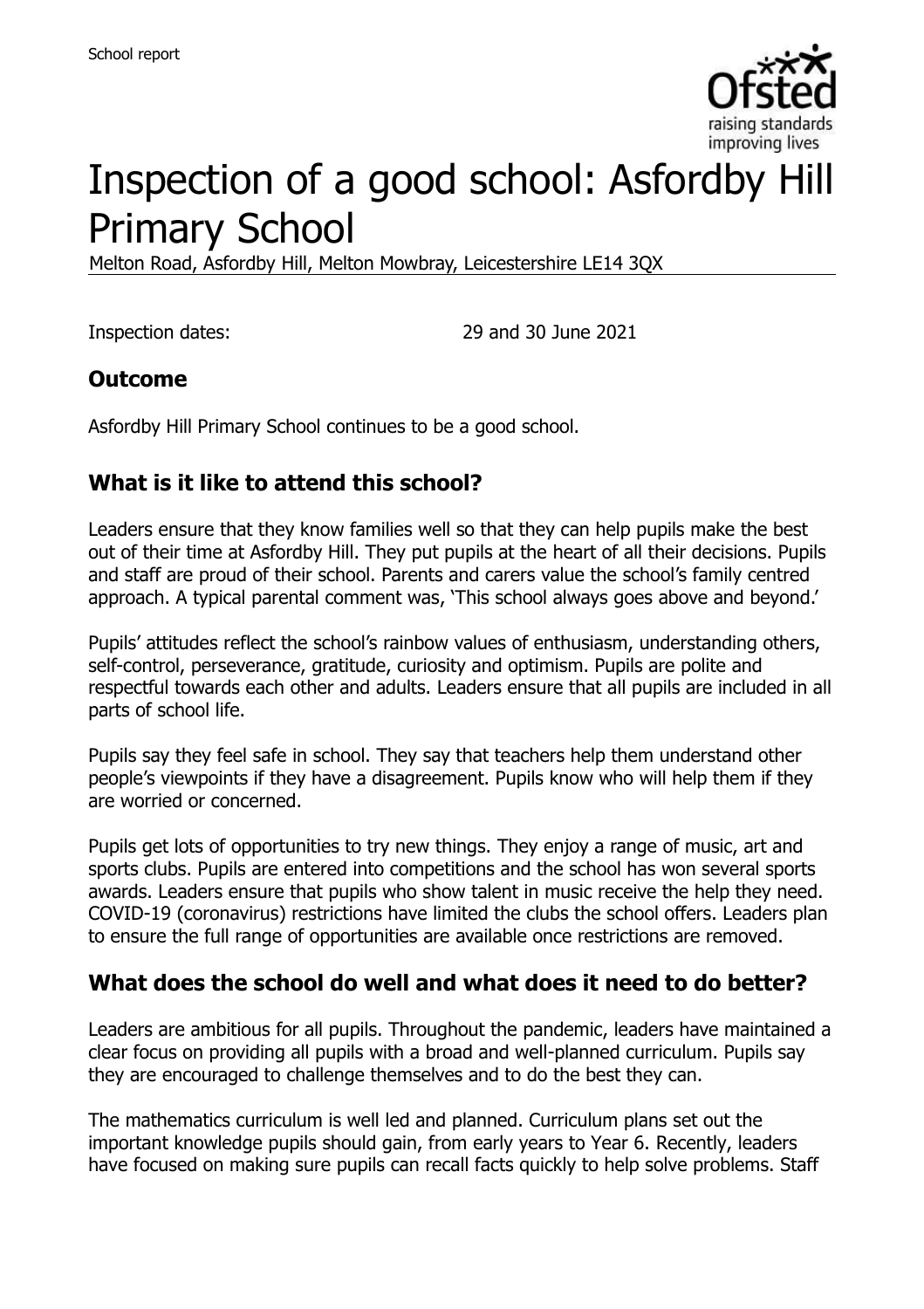

in the early years ensure that they focus on early language development so that pupils are ready for the curriculum in Year 1.

Leaders are determined to develop pupils' love of reading. Teachers read daily stories to pupils. Leaders have ensured that all adults in school understand how to teach early reading. They make regular checks to ensure that pupils remember sounds to help them to read. However, teachers are not using a consistent approach to the teaching of reading. This means some pupils at the early stages of reading do not learn to read quickly. Some books are not well matched to pupils' needs.

Leaders are reviewing the curriculum in some subjects. Some curriculum training for staff has been delayed due to COVID-19. Leaders of history and art have considered the knowledge that pupils need to learn. Curriculum plans in these subjects show how pupils will revisit key knowledge to help them remember more. They have also considered how different subjects are linked to what pupils learn to help pupils have a better understanding of a subject. For example, in history, year 5 pupils talked about how what they had learned in geography helped them to compare how the United Kingdom and Greece were invaded. However, these plans are not yet complete.

Some curriculum plans do not include the knowledge children in the early years need to learn. Leaders have not ensured that teachers have the expertise in some subjects to help pupils in key stages 1 and 2 remember important information they have learned. When this is the case, pupils do not remember what they have learned as well as they should.

Parents of pupils with special educational needs and/or disabilities (SEND) feel that the school helps their children to develop. Leaders ensure that they make adaptations to help pupils with SEND thrive in school and prepare them for life beyond. Parents appreciate the work that school leaders do to help their children. One parent commented how leaders had given her child 'a voice' and 'helped to give her a chance in life'.

Leaders and governors place a high priority on monitoring staff's workload and well-being. For example, teachers felt that using an online system to record pupils' work had a positive impact on their workload and on the quality of pupils' work. Staff described school leaders' focus on well-being as 'refreshing.'

Leaders make links with local community groups to support pupils' understanding of the world. They have developed a sensory garden after fundraising in the local community. Leaders help pupils consider how they can improve their local community by running projects that will improve their environment. For example, pupils voted to train first-aiders in the local community and purchase a defibrillator with funds they raised.

In discussion with the headteacher, the inspector agreed that curriculum development and the teaching of early reading may usefully serve as a focus for the next inspection.

#### **Safeguarding**

The arrangements for safeguarding are effective.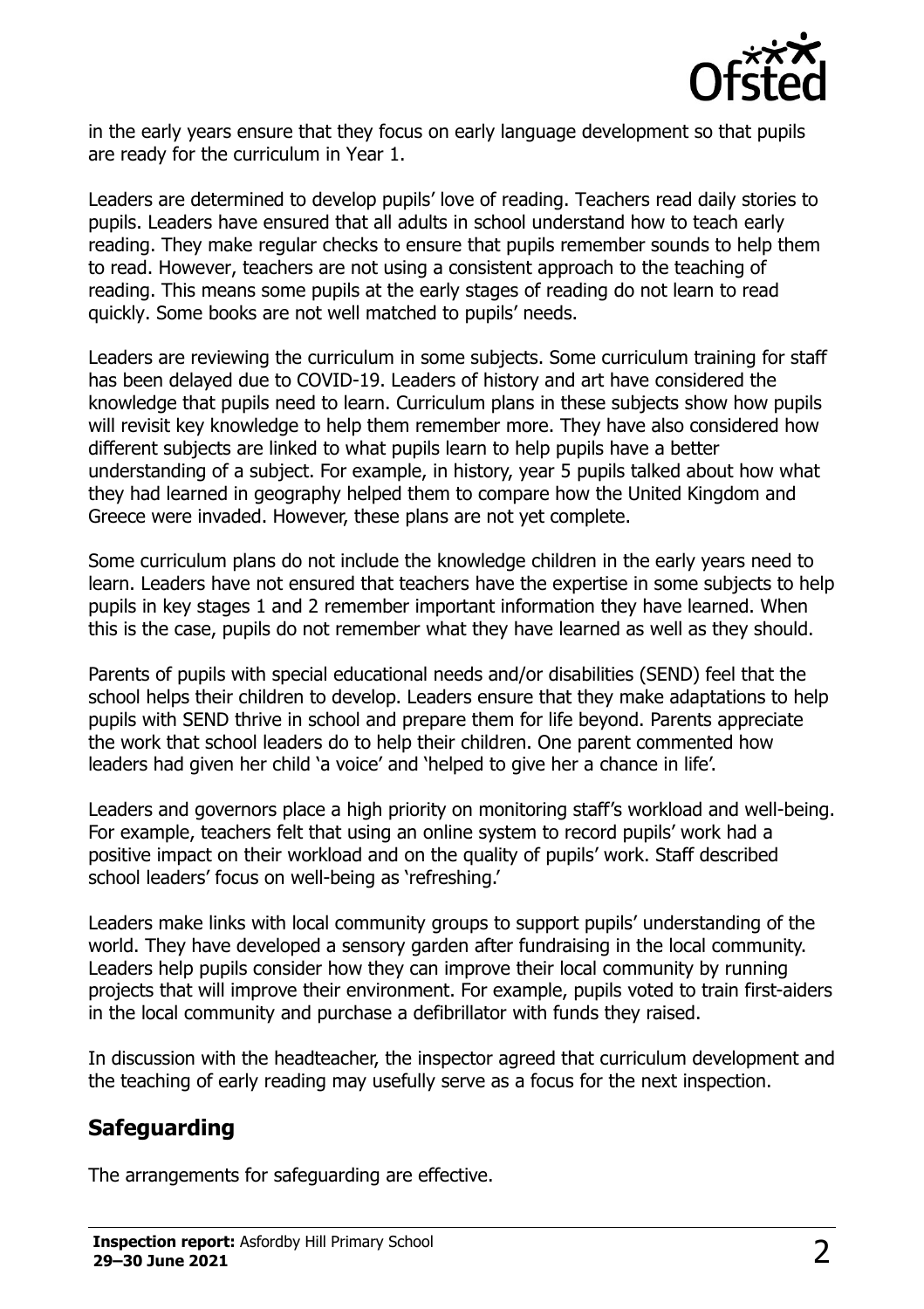

Strong relationships with parents and carers help leaders to identify and deal with concerns promptly. Leaders and governors know about different types of risks, including those which have become more prominent as a result of COVID-19. They use this knowledge to plan opportunities in the curriculum that help pupils understand how to stay physically, emotionally and mentally healthy. Pupils have opportunities in the curriculum to learn about healthy relationships.

Staff know the steps they need to take to record and identify any concerns about pupils. Pupils know who to approach if they are worried about themselves or their friends.

#### **What does the school need to do to improve?**

# **(Information for the school and appropriate authority)**

- Leaders have not implemented a consistent approach to the teaching of early reading. Some pupils do not get books that match sounds they have learned. Pupils who need extra help in learning to read do not always get enough practice in lessons. As a result, some pupils do not become fluent readers as quickly as they should. Leaders should ensure that the programme for teaching early reading helps all pupils to become confident, accurate readers.
- In some subjects, leaders have not identified the knowledge children in the early years should learn. They have not ensured that teachers of key stages 1 and 2 have the necessary knowledge to help them support pupils to learn and remember the important knowledge in the wider curriculum. When this is the case, children and pupils are not able to know and remember more over time. Leaders should ensure that teachers have the necessary knowledge of the subjects they teach in the wider curriculum and of what pupils should learn and when across all years.

# **Background**

When we have judged a school to be good, we will then normally go into the school about once every four years to confirm that the school remains good. This is called a section 8 inspection of a good or outstanding school. We do not give graded judgements on a section 8 inspection. However, if we find some evidence that a good school could now be better than good, or that standards may be declining, then the next inspection will be a section 5 inspection. Usually this is within one to two years of the date of the section 8 inspection. If we have serious concerns about safeguarding, behaviour or the quality of education, we will convert the section 8 inspection to a section 5 inspection immediately.

This is the first section 8 inspection since we judged the school to be good on 24 May 2016.

# **How can I feed back my views?**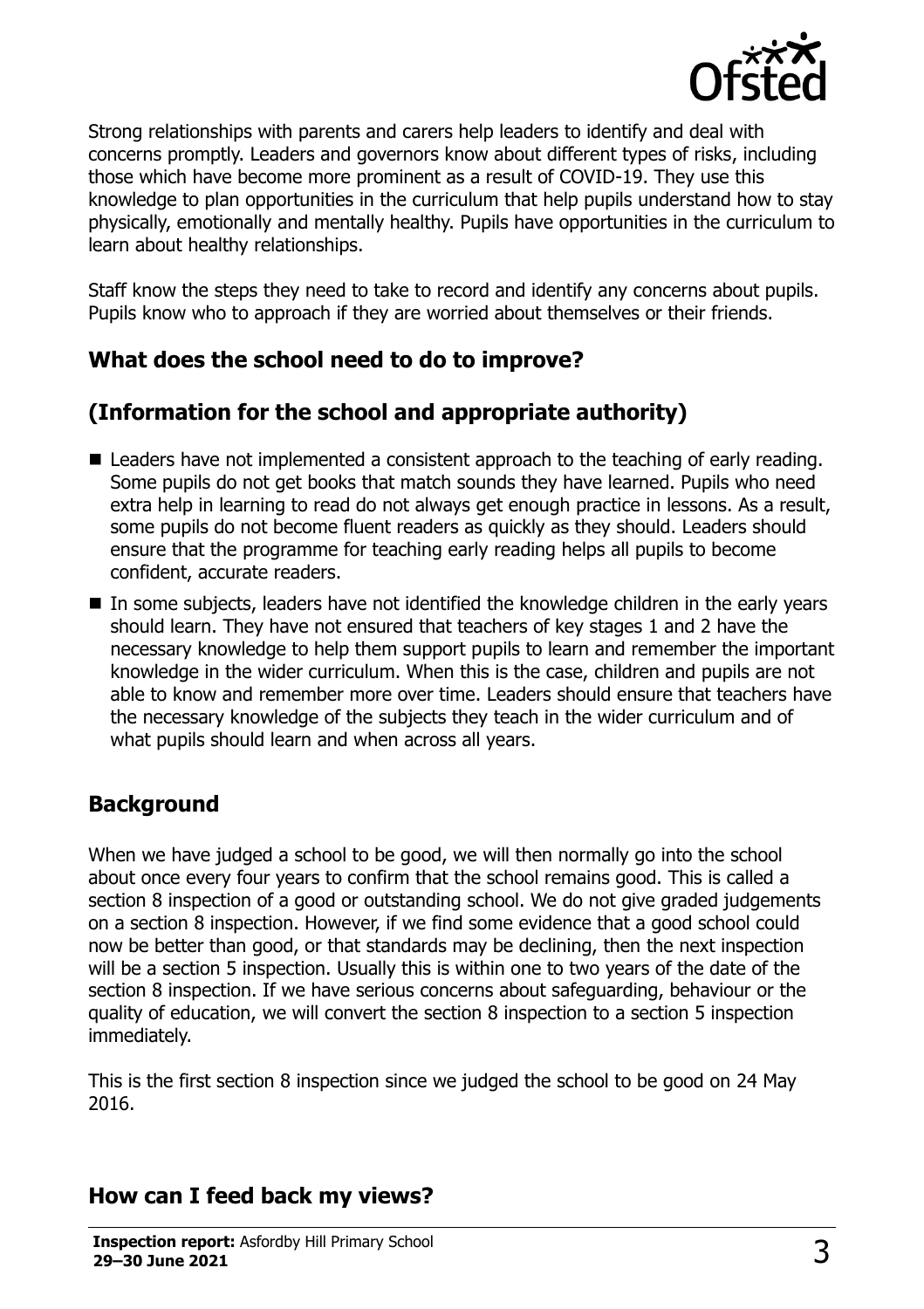

You can use [Ofsted Parent](https://parentview.ofsted.gov.uk/) View to give Ofsted your opinion on your child's school, or to find out what other parents and carers think. We use Ofsted Parent View information when deciding which schools to inspect, when to inspect them and as part of their inspection.

The Department for Education has further quidance on how to complain about a school.

If you are the school and you are not happy with the inspection or the report, you can [complain to Ofsted.](https://www.gov.uk/complain-ofsted-report)

#### **Further information**

You can search for published performance information about the school [here.](http://www.compare-school-performance.service.gov.uk/)

In the report, '[disadvantaged pupils](http://www.gov.uk/guidance/pupil-premium-information-for-schools-and-alternative-provision-settings)' refers to those pupils who attract government pupil premium funding: pupils claiming free school meals at any point in the last six years and pupils in care or who left care through adoption or another formal route.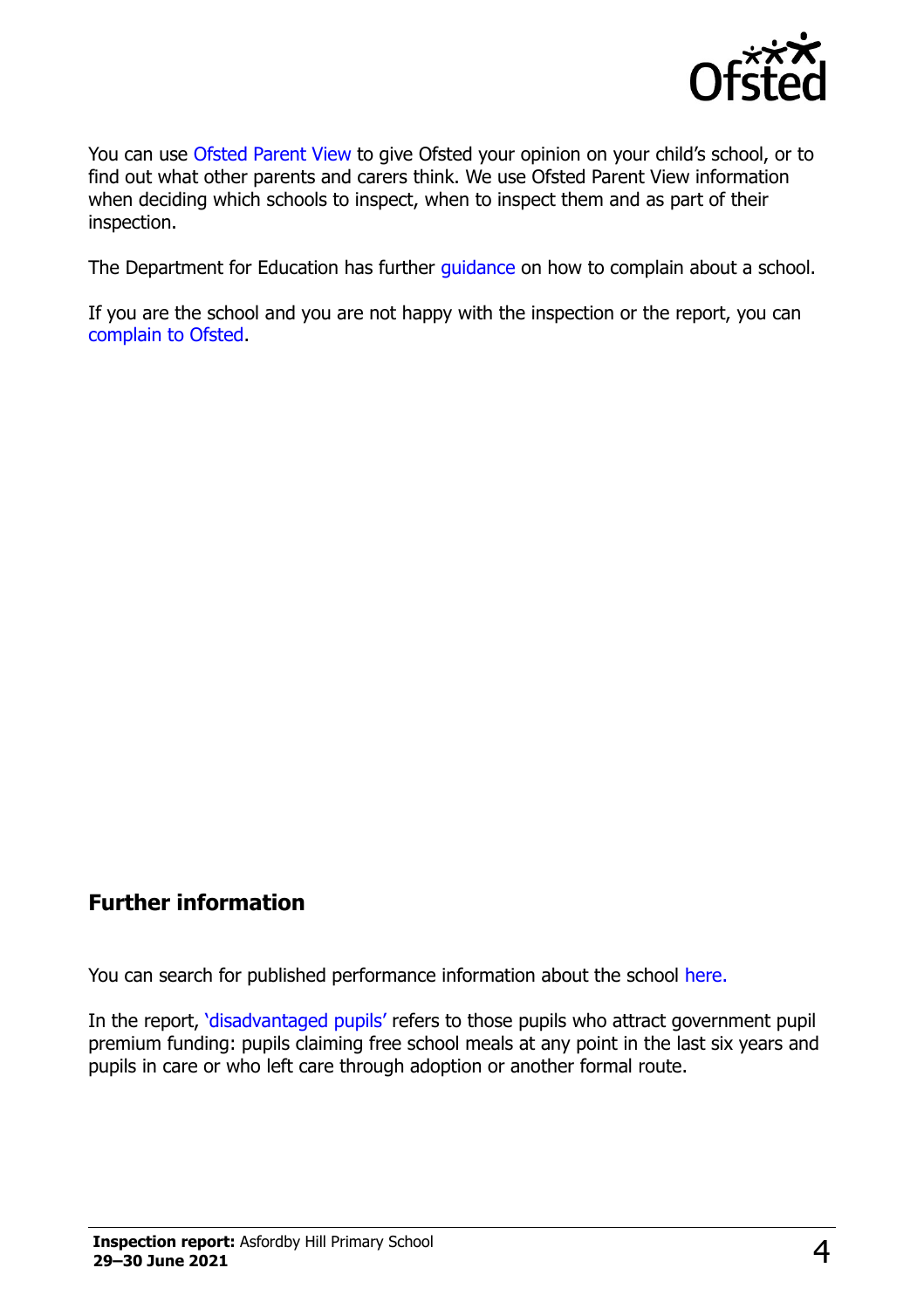

### **School details**

| Unique reference number             | 139340                                                           |
|-------------------------------------|------------------------------------------------------------------|
| <b>Local authority</b>              | Leicestershire                                                   |
| <b>Inspection number</b>            | 10198844                                                         |
| <b>Type of school</b>               | Primary                                                          |
| <b>School category</b>              | Academy converter                                                |
| Age range of pupils                 | 4 to 11                                                          |
| <b>Gender of pupils</b>             | Mixed                                                            |
| Number of pupils on the school roll | 193                                                              |
| <b>Appropriate authority</b>        | Board of trustees                                                |
| <b>Chair of trust</b>               | <b>Nick Ashton</b>                                               |
| <b>Headteacher</b>                  | Philippa Millward                                                |
| Website                             | www.asfordbyhill.leics.sch.uk                                    |
| Date of previous inspection         | 24 May 2016, under section 8 of the<br><b>Education Act 2005</b> |

# **Information about this school**

■ Since the previous inspection, a new headteacher and assistant headteacher have been appointed. Four new governors have been appointed.

#### **Information about this inspection**

- This was the first routine inspection the school received since the COVID-19 pandemic began. The inspector discussed the impact of the pandemic with school leaders and has taken this into account in their evaluation.
- The inspector met with the headteacher, the assistant headteacher, the special educational needs coordinator and curriculum leaders. A meeting was held with the chair of governors and other members of the governing body.
- The inspector looked closely at the quality of education in early reading, mathematics and history. This involved speaking with leaders, staff and pupils, visiting lessons, reviewing curriculum plans and sampling pupils' work.
- The inspector examined a wide range of documents, including those relating to safeguarding, behaviour and governance. The inspector considered information about pupils' achievement from published information.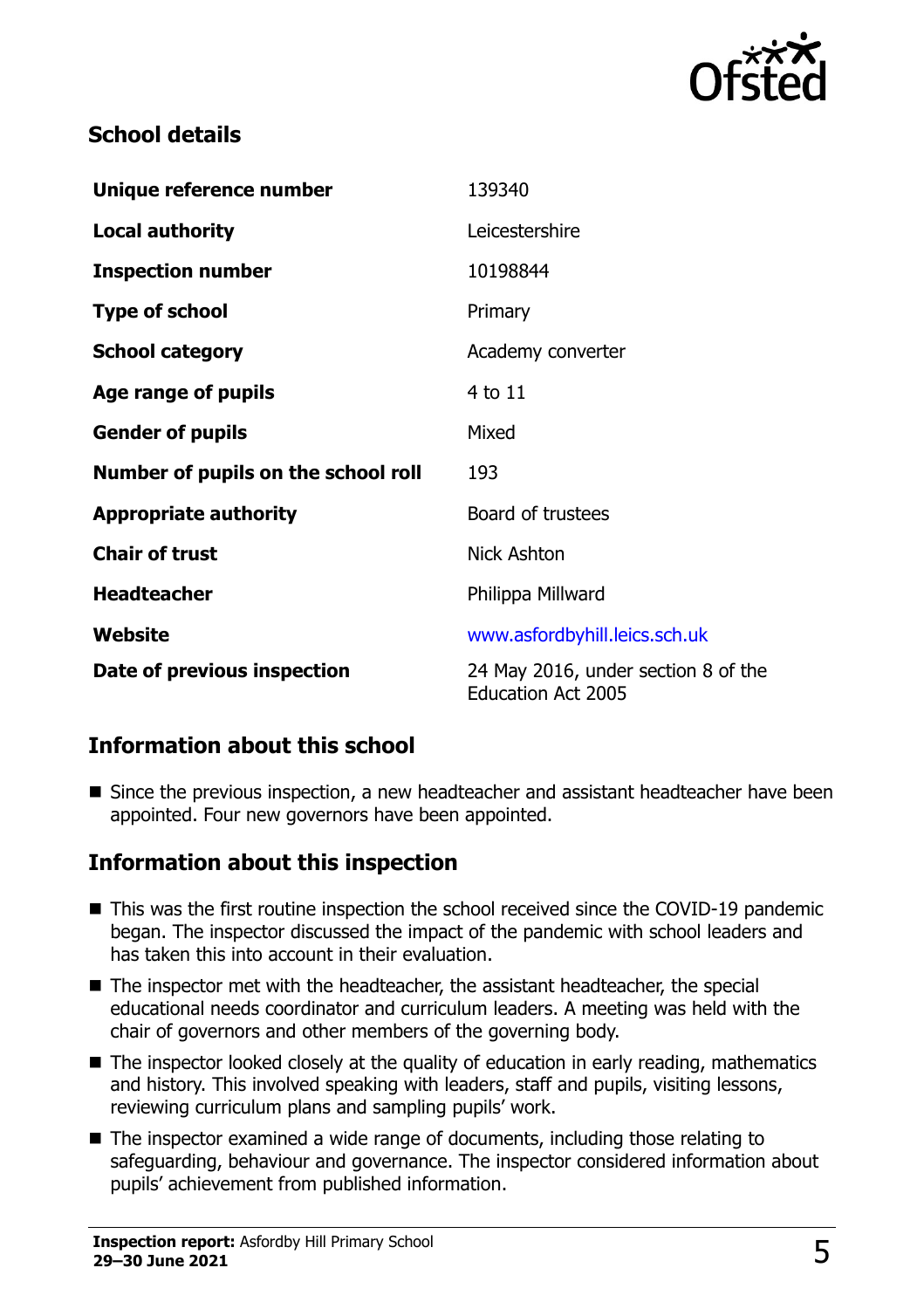

■ The inspector observed pupils' behaviour in lessons and around school, including lunchtime.

#### **Inspection team**

Shaheen Hussain, lead inspector Seconded Inspector